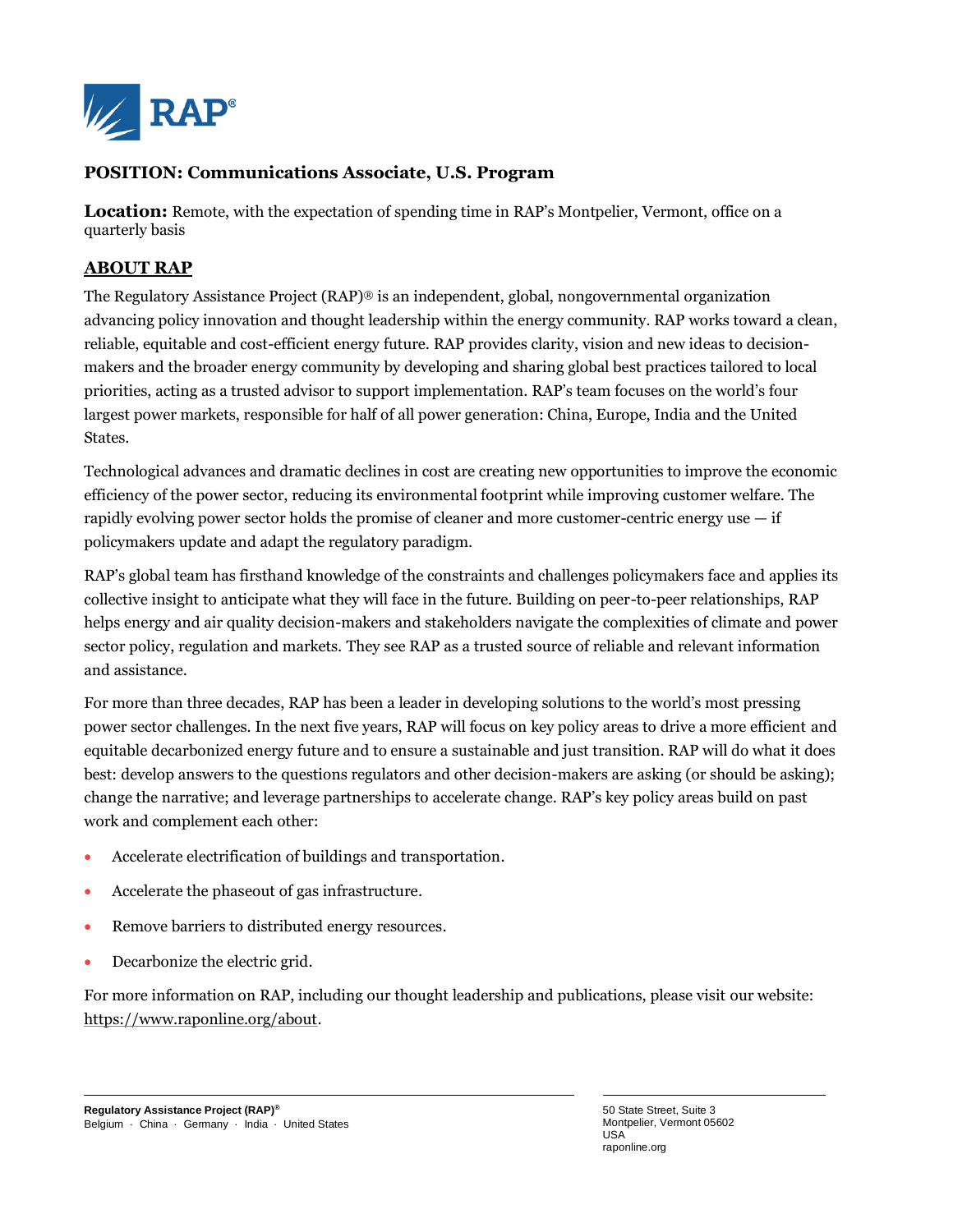## **JOB SUMMARY**

This is an exciting opportunity to work as part of a cutting-edge international team on clean energy and climate change topics. The communications associate collaborates with our U.S. team to deliver climate and energy policy thought leadership and best practices to policymakers across the country. The position requires the ability to be organized and adaptable. The communications associate develops strategic communications programs for all projects, initiatives and publications and coordinates the resources needed to execute communications activities effectively. Experience supporting others to communicate their ideas clearly and effectively is required.

## **ESSENTIAL DUTIES AND RESPONSIBILITIES**

- Together with the U.S. program director, the communications director and U.S. team members, design, implement and regularly update an engaging communications program to support RAP's mission.
- Collaborate with U.S. team members to write and edit compelling, high-impact content, including research papers, policy briefs, executive summaries, press releases, articles and opeds, as well as website, digital and social media content, to promote RAP's thought leadership and policy solutions. Responsibilities include:
	- o Coaching U.S. team members toward an engaging, storytelling approach to their writing.
	- $\circ$  Collaborating with U.S. team members on the visual presentation of material including images, graphics and other data visualizations that communicate main messages.
	- $\circ$  Collaborating with the digital communications associate to develop engaging and informative digital and web content.
	- $\circ$  Working with the U.S. program director to identify training and professional development needs for the team.
- Produce the RAPPORT, a monthly e-newsletter, including developing the editorial calendar, producing content and maintaining the distribution list, to cultivate RAP's growing network.
- Coordinate the U.S. team's webinar series, including developing the editorial calendar, working with staff to identify speakers and plan content, writing email invitation text and providing technical support.
- Provide technical, messaging and creative support to U.S. team members as they prepare presentations, develop materials for meetings and training sessions, and expand their social media participation.
- Help U.S. team members prepare to talk with members of the news media, including organizing coaching sessions.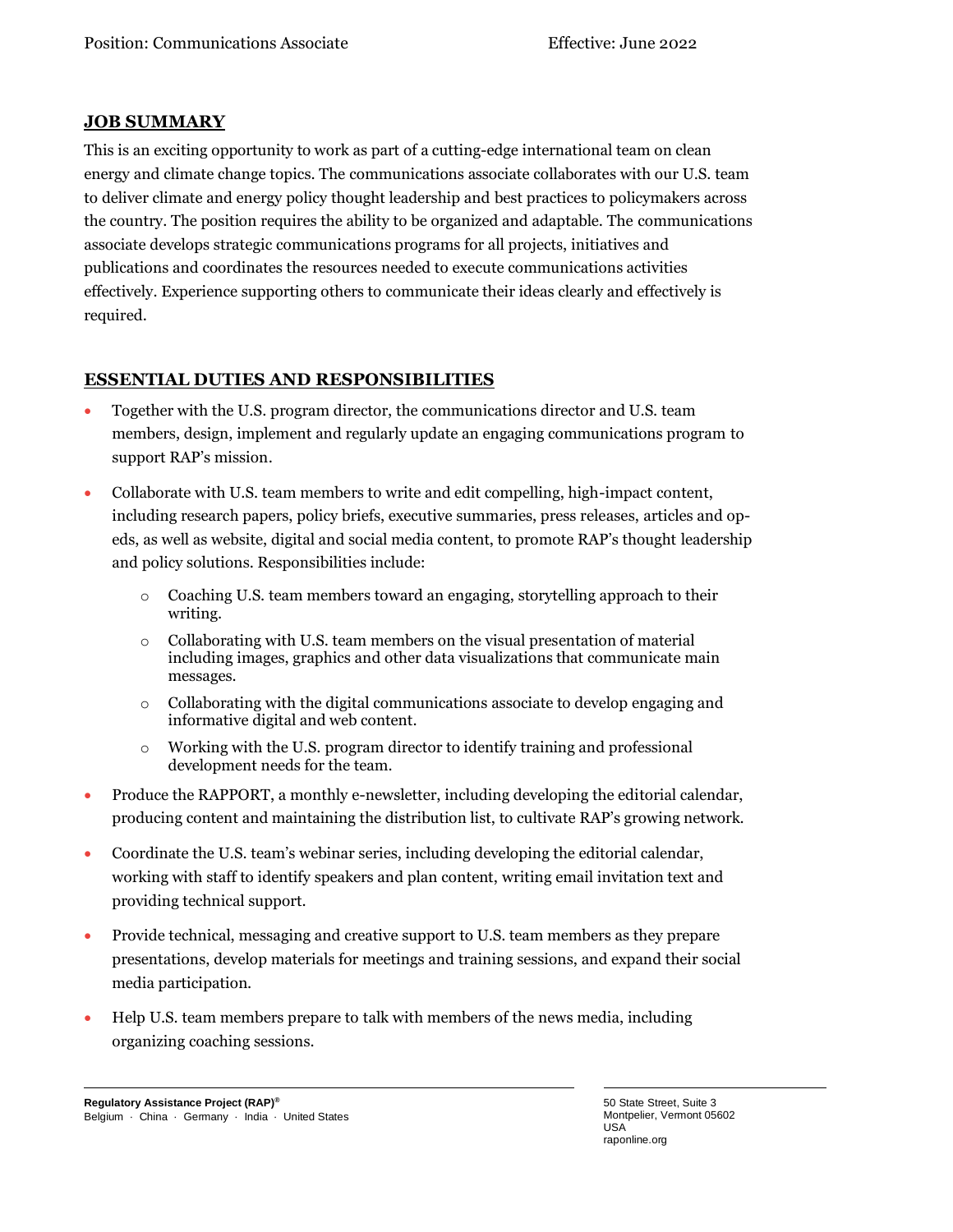- Identify and create opportunities to promote RAP's work through conferences, industry media outlets, social media and other venues.
- Cultivate relationships with journalists and editors to place RAP's work in outlets that reach our target audiences.
- Collaborate with colleagues to implement RAP's strategic goals for storytelling, digital engagement and more.
- Help manage publications inventory and serve as backup for shipment of publications to field staff for distribution at conferences and meetings.

## **QUALIFICATIONS AND PERSONAL ATTRIBUTES**

- Organized, practical and proactive, with attention to detail and ability to prioritize a busy and varied workload.
- Creative, collaborative and enthusiastic about RAP's mission to deliver a clean, reliable, equitable and cost-efficient energy future.
- Experience with and passion for digital and written communications, with a strong portfolio demonstrating ability to craft compelling written and visual digital content to drive growth, engagement and policy change.
- Excellent writing and editing skills.
- Knowledge of contemporary energy or environmental policy issues.
- Demonstrated ability to write about complex, technical issues clearly and effectively for different formats (web content, press release, blog, executive summary, etc.) and audiences.
- Proficient in Microsoft Office applications and social media platforms, especially Twitter and LinkedIn.
- Highly developed interpersonal skills and ability to work effectively as part of a team, as well as independently.
- Self-motivation and ability to take initiative without direction.
- Willingness to embrace and adapt to RAP's internal systems and work effectively and respectfully with team members on projects, papers, communications and other efforts.
- Bachelor's degree in relevant field (e.g., communications, journalism, environmental science, public policy, etc.) or equivalent combination of related education and experience.
- Minimum five years of experience in a communications role, including successfully designing and implementing external communications plans.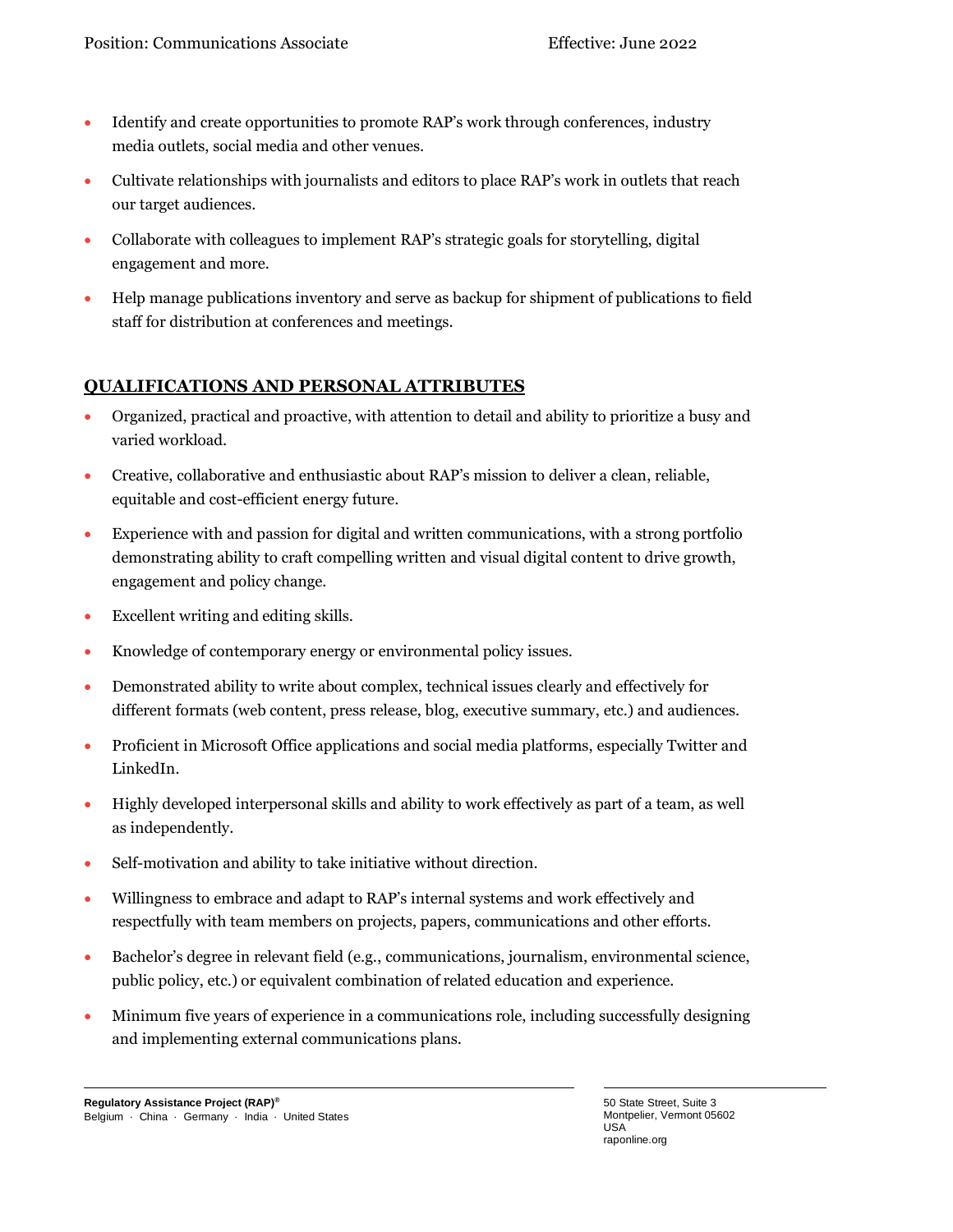# **HELPFUL SKILLS AND QUALIFICATIONS**

- Nimble and flexible and able to gracefully manage conflicting deadlines and shifting priorities while maintaining a perspective on long-term goals.
- Familiarity with Associated Press writing style and the American Psychological Association's citation style.
- Experience with Canva, Adobe InDesign, SharePoint, CRMs and email marketing programs, WordPress.
- Graphic design or digital communications experience.
- Foreign language skills, particularly German, French, Polish or Mandarin.

## **EXCELLENCE IN THIS POSITION**

- RAP's U.S. program continues to be recognized and respected, target audiences receive timely and useful information, and communications strategies are effective and adapted as needed.
- RAP is considered a go-to source of solutions for its target audiences in the U.S.; communications efforts help spark policy discussion and bring about positive change.
- Problem-solving is proactive; the individual seeks out opportunities to improve the flow of information and develops system efficiency and effectiveness.

#### **WORKING CONDITIONS**

Remotely from a home office. Quarterly travel, at a minimum, to the Vermont office.

#### **PHYSICAL DEMANDS**

The physical demands and work environment characteristics described here are representative of those necessary to perform the essential functions of this job. Reasonable accommodations may be made to enable qualified individuals with disabilities to perform these functions.

- Able to work at a computer for long periods.
- Capable of regular travel by various modes of transport.
- Full-time and flexible including early mornings, evenings and weekends as needed.

#### **SUPERVISORY RESPONSIBILITIES**

None

#### **REPORTS TO**

Communications director/development manager